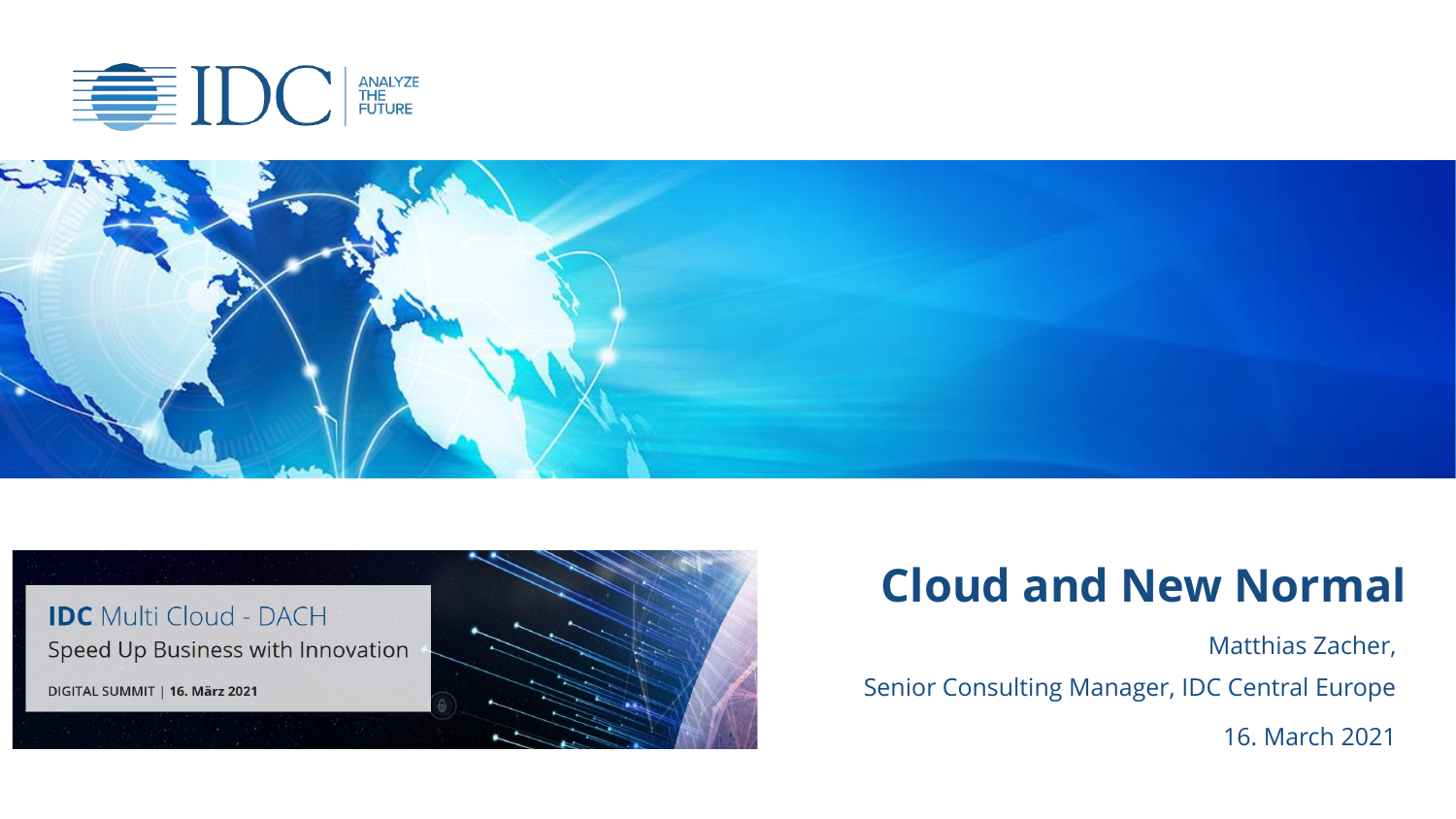In 2025, 48% of revenues will be derived from digital products, services, and experiences



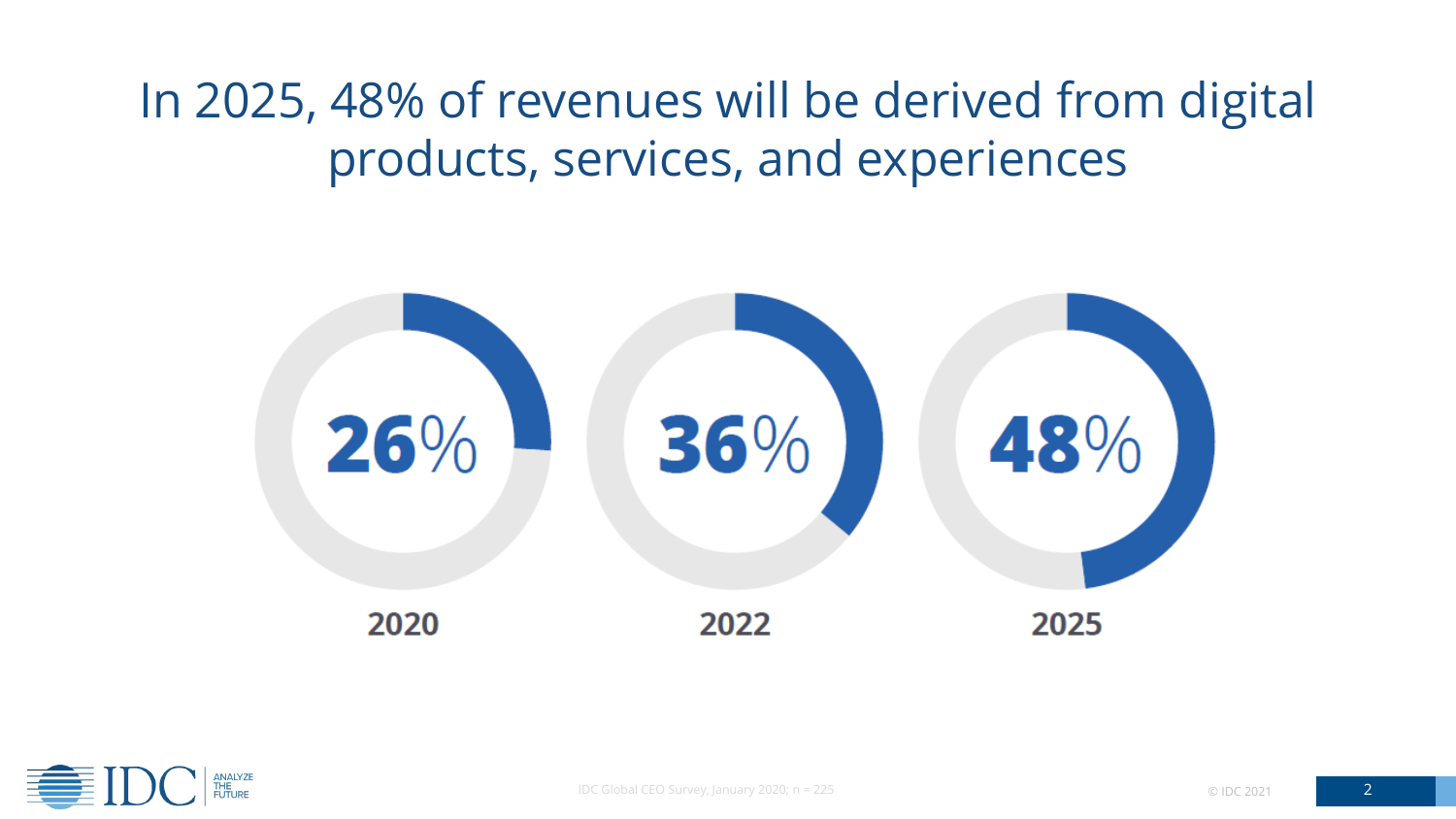## Cloud Facts 2021+

#### **By 2021**

**70% of new enterprise applications** will be developed cloud native, based on a hyper-agile architecture

#### **By 2022**

**35% of all production apps** will be cloud native

#### **By 2022**

**90% of NEW Digital Services** will be developed cloud native, based on a hyper-agile architecture



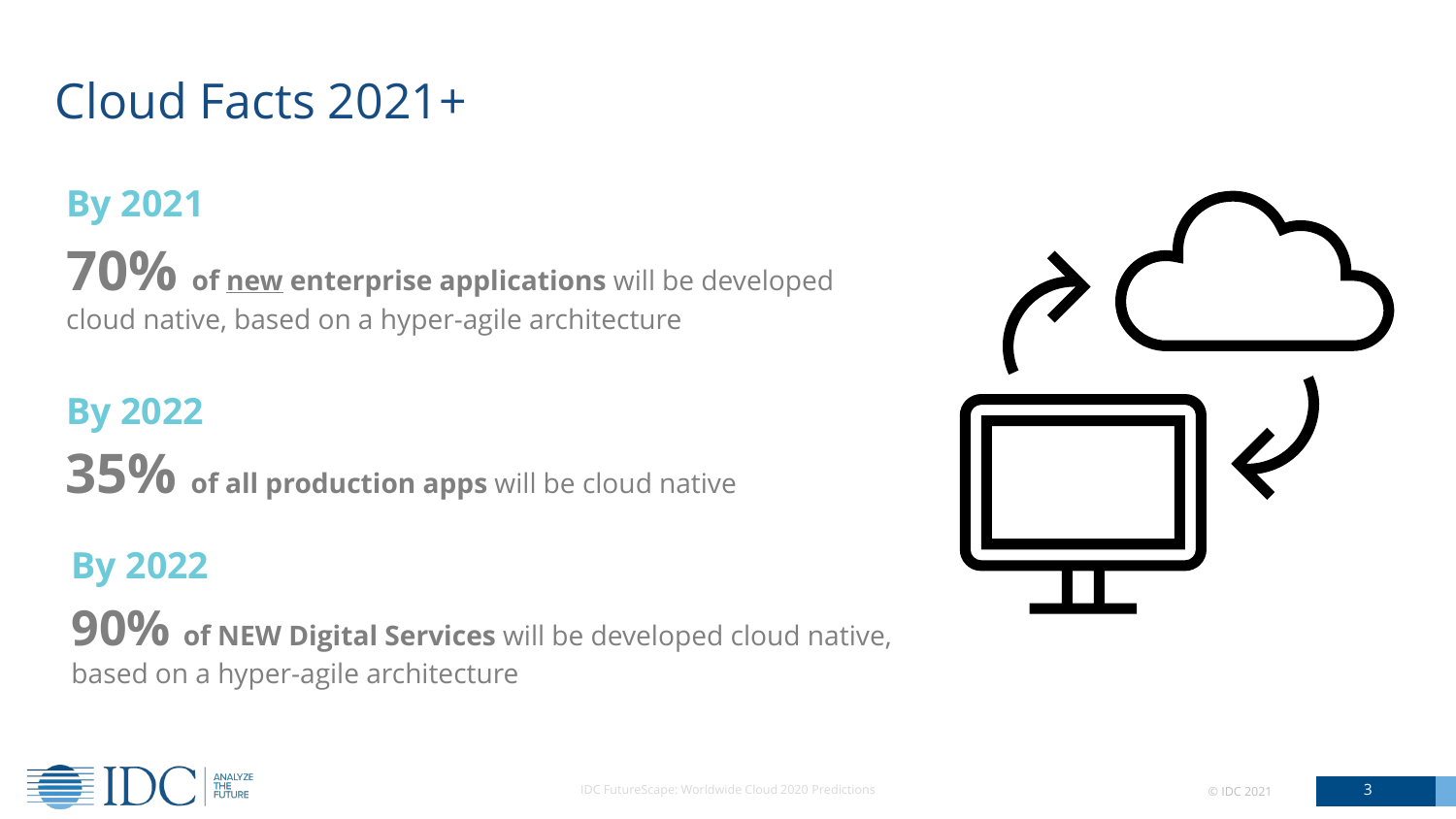## Objectives for Cloud Adoption

22%

*Q. Which main objectives are driving your company's cloud spending?*



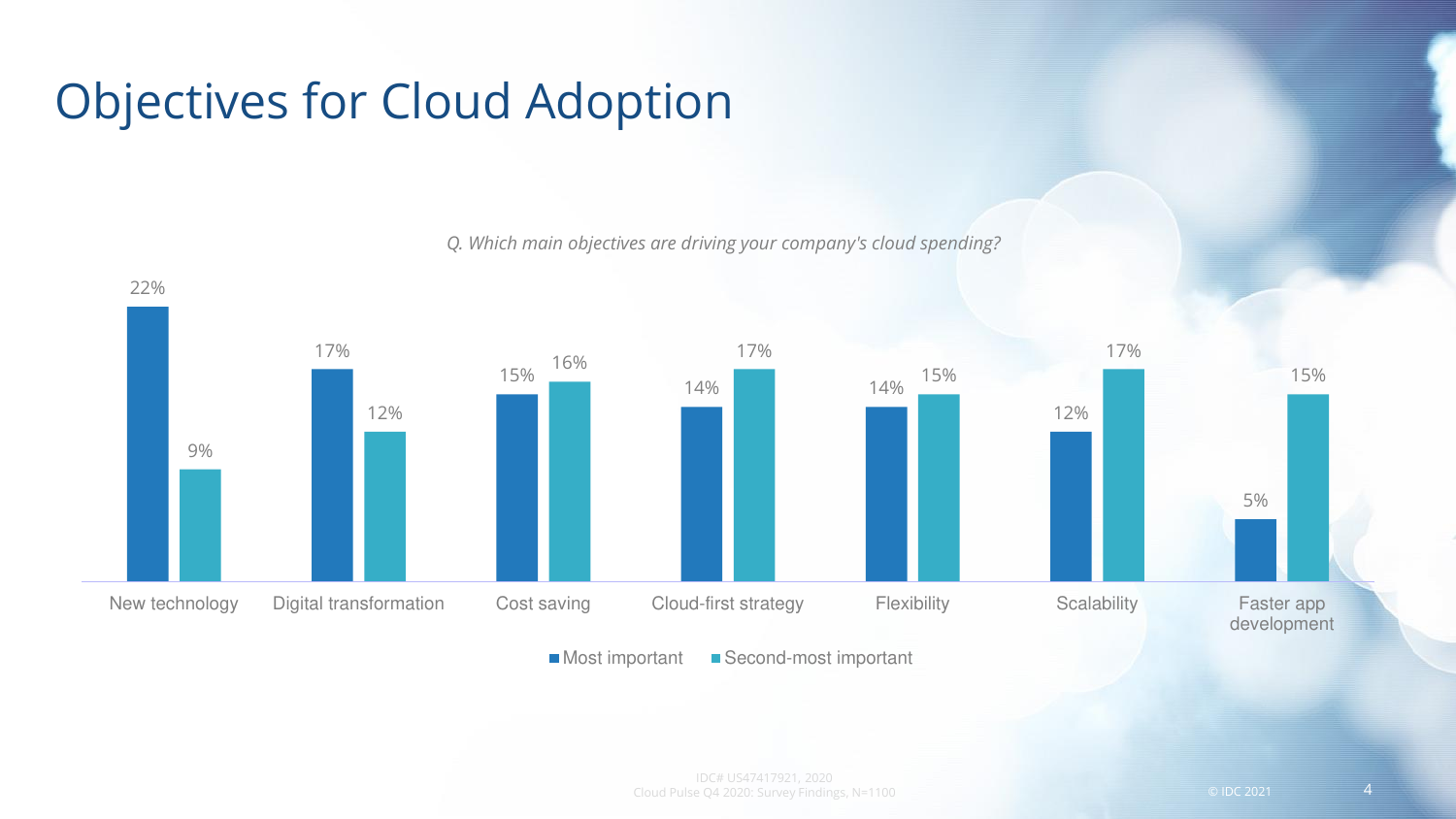# Cloud Spending 2020 is Exceeding

*Q. Will your actual cloud spending this year exceed your original Q. (If cloud spending exceeded budget) What was the primary reason? estimate (projected budget)? If YES, by how much?*





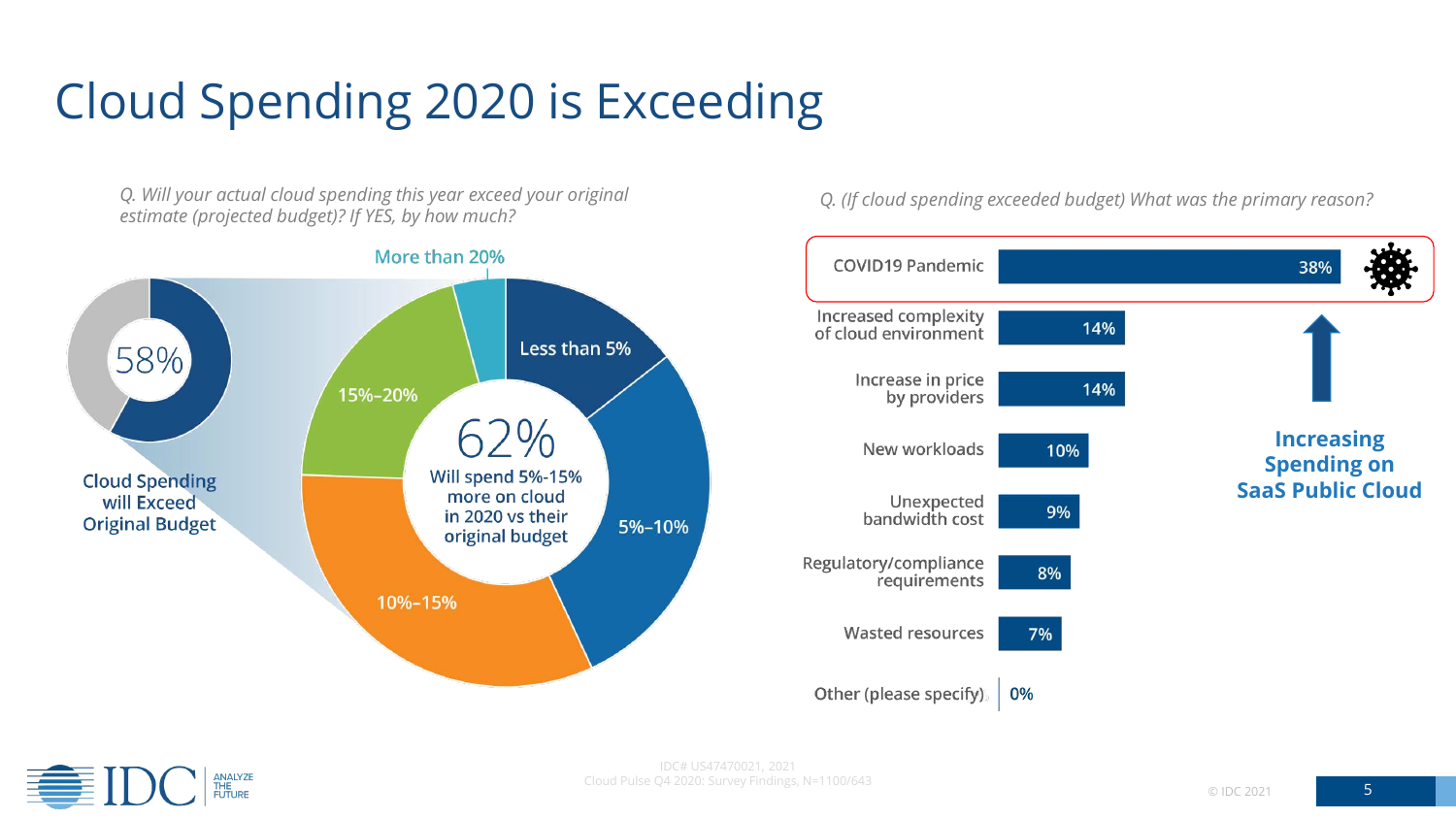# Keep the Cloud Transition Challenges in Mind



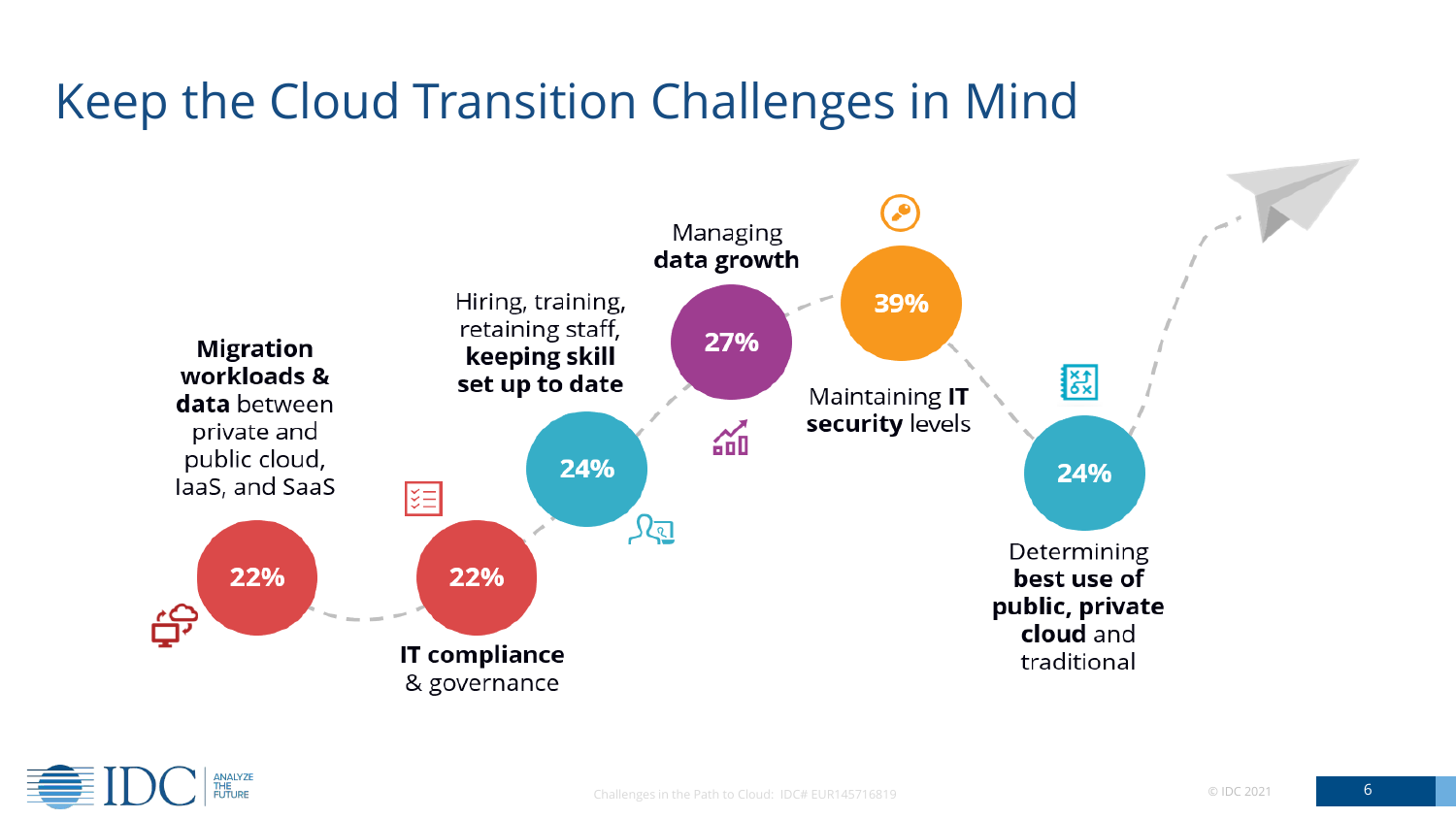## Consider these Digital KPIs for Your Cloud Adoption

| <b>Success Areas</b>                       | Workload<br>Categorization                                                                                      | <b>Cloud Adoption</b><br><b>Appetite</b>                                                                                            | Service-based<br><b>Costing</b>                                                                                                                          | <b>Integrated</b><br><b>Ecosystem</b>                                                                       | <b>Incremental</b><br><b>Business</b><br><b>Advantage</b>                                                  | <b>IT capabilities for</b><br>Support/delivery                                                                     |
|--------------------------------------------|-----------------------------------------------------------------------------------------------------------------|-------------------------------------------------------------------------------------------------------------------------------------|----------------------------------------------------------------------------------------------------------------------------------------------------------|-------------------------------------------------------------------------------------------------------------|------------------------------------------------------------------------------------------------------------|--------------------------------------------------------------------------------------------------------------------|
| <b>Business</b><br><b>Decision</b>         | What workloads<br>should create a<br>business advantage<br>by migrating to the<br>cloud?                        | What should be the<br>required culture to<br>accommodate the<br>change driven by<br>cloud adoption?                                 | What IT cloud<br>services and<br>products should be<br>delivered to the<br>enterprise?                                                                   | How should IT<br>integrate other<br>technology products<br>and services with<br>cloud service<br>providers? | What are the<br>advantages of cloud<br>offerings for my<br><b>business</b><br>opportunities?               | What IT capabilities<br>and cloud services<br>should be available<br>to transform the<br>enterprise's<br>business? |
| <b>Essential KPI</b>                       | Percentage of<br>enterprise<br>workloads that have<br>been shifted to<br>various cloud-based<br>hosting options | Percentage of cloud-<br>based workload<br>options selected by<br>IT and the line of<br>business (LOB)<br>working<br>collaboratively | Percentage of<br><b>Reduced SaaS</b><br>Option Duplication,<br>highlighting cost<br>savings from<br>training, technology,<br>integration, and<br>support | Percentage of cloud<br>workloads that are<br>integrated across<br>your technology<br>ecosystems             | Percentage of the<br>revenue from new<br>products or<br>initiatives enabled<br>by cloud-based<br>workloads | Percentage of<br>enterprise's<br>"technology<br>capabilities" that are<br>cloud based                              |
| <b>IDC</b><br>Recommended<br><b>Target</b> | By 2022, 80% of<br>workloads shifted.                                                                           | By 2022, 60% of<br>workloads jointly<br>selected.                                                                                   | By 2022, reduce<br>duplicates by 20%.                                                                                                                    | By 2022, 90% cloud<br>based.                                                                                | By 2022, 70%<br>enabled                                                                                    | By 2022, 70% cloud-<br>based                                                                                       |

**Each cloud adoption KPI needs to be evaluated against the issues, problems and needs of the specific enterprise!**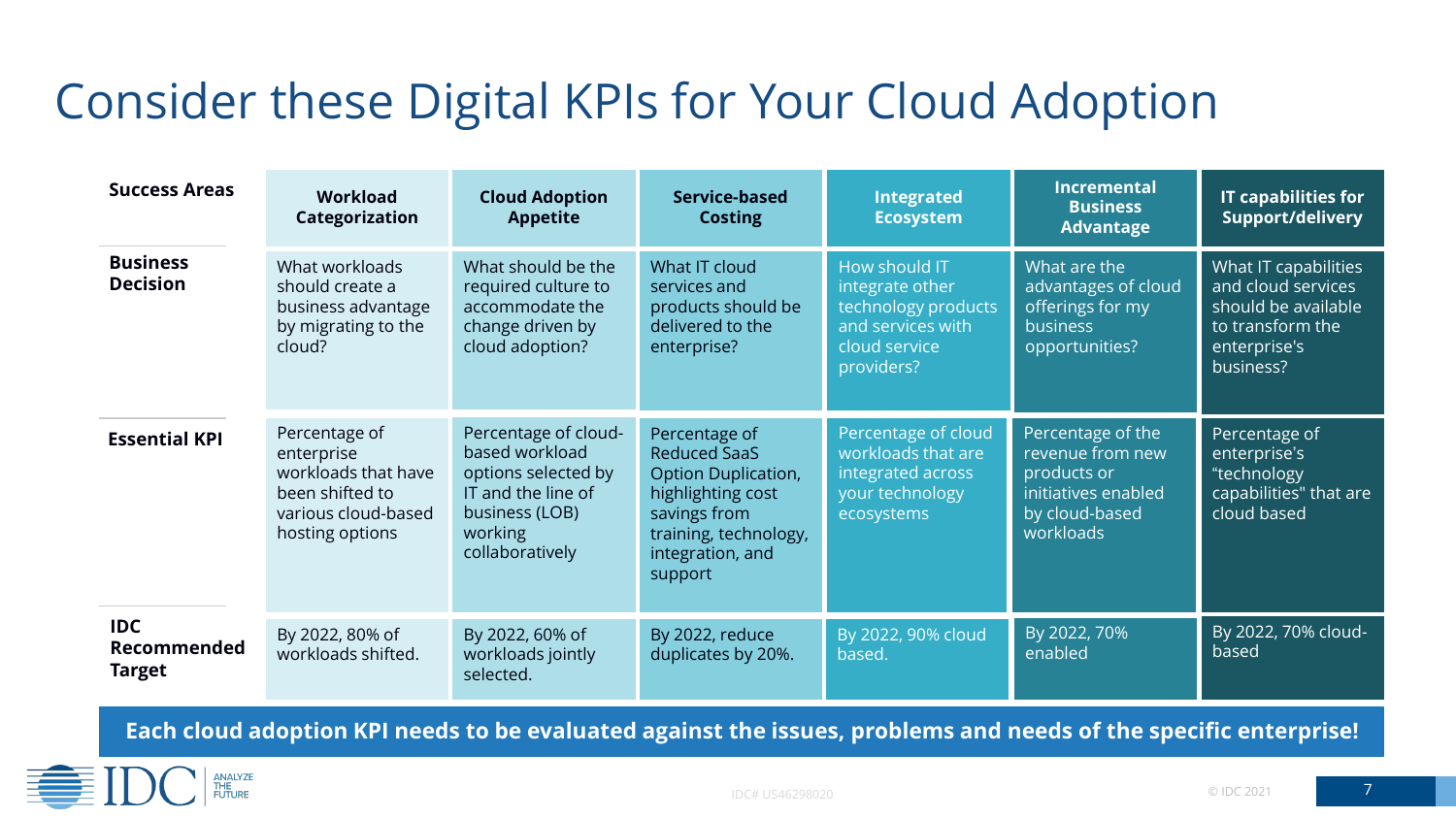# Rethink Your Cloud Strategy in the New Normal

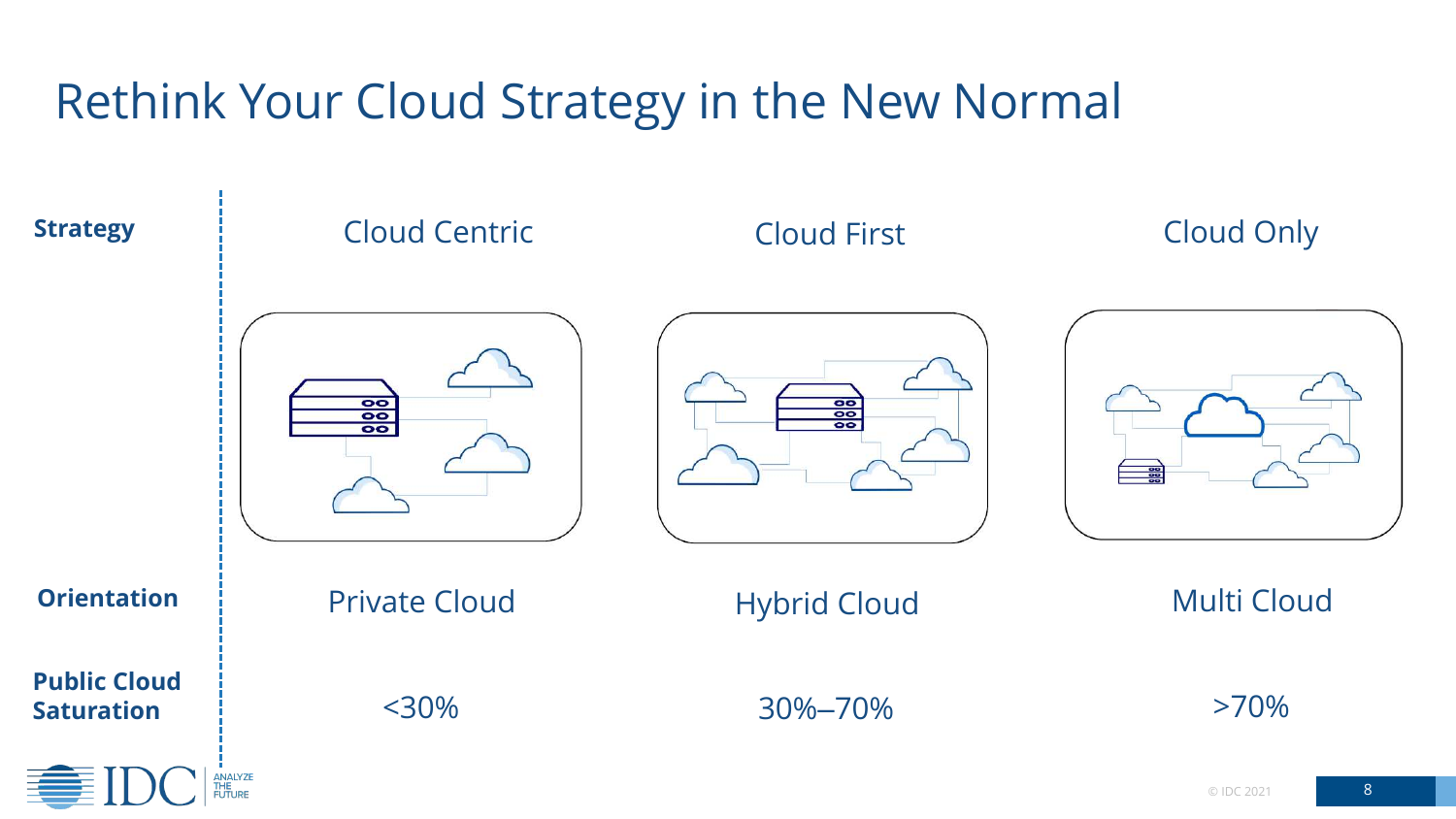#### Success Factors for Each Cloud



Re-assess your cloud strategy. Build a cloud-based digital platform that lenables responsiveness, scalability, and resiliency



Align cloud adoption and IT operational cloud adoption and IT operational governance with business outcomes to deliver on cost reduction and<br>business resiliency as well as growth.

3 Use your cloud platform for innovation!